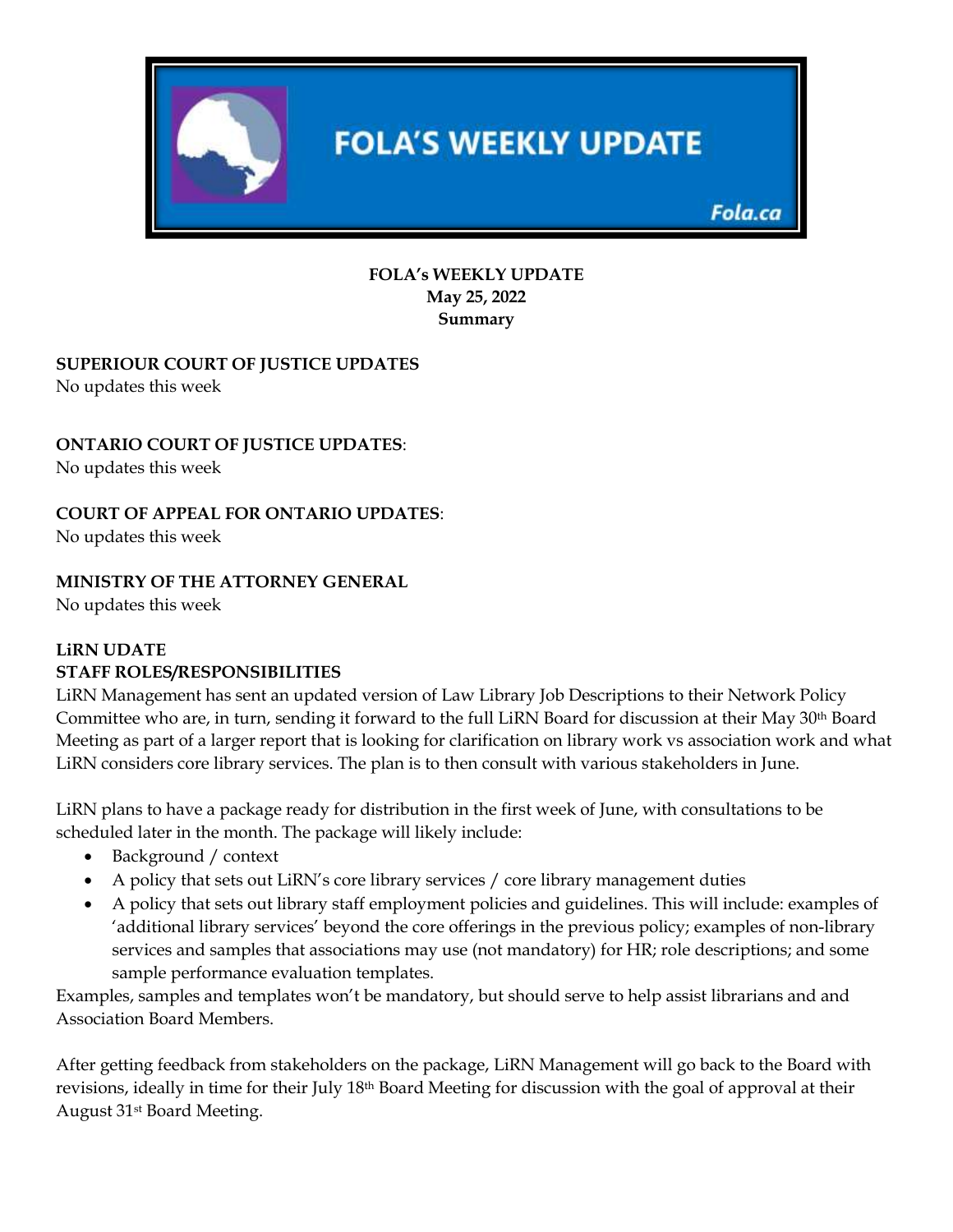# **LAW SOCIETY OF ONTARIO CONVOCATION REMINDER**

The LSO's May Convocation will be tomorrow (Thursday, May 26th). It will start at 9am and will be webcast live. Materials should now be up on the **[LSO Convocation page](https://lso.ca/about-lso/convocation/2022/may-26)** but one thing FOLA would like to draw your attention to is the **[Competence Task Force Report: Renewing the Law Society's Continuing Competence](https://lawsocietyontario.azureedge.net/media/lso/media/lawyers/enhancing-competence-cpd/competence%20tf%202022/tab-2-1-competence-task-force_renewing-the-law-society-s-continuing-competence-framework-may-2022_aoda.pdf)  [Framework](https://lawsocietyontario.azureedge.net/media/lso/media/lawyers/enhancing-competence-cpd/competence%20tf%202022/tab-2-1-competence-task-force_renewing-the-law-society-s-continuing-competence-framework-may-2022_aoda.pdf)**.

On Tuesday, May 24th, FOLA sent a **[Statement to the Benchers](https://img1.wsimg.com/blobby/go/63f6349d-d85d-4511-bc5f-4314d54b45d0/downloads/FOLA%20Statement%20re%20LSO%20Competence%20Task%20Force%20-%20.pdf?ver=1653422544810)** supporting the Report. Specifically, FOLA welcomes the introduction of standards for technological competence and the proposed practice essentials course for those who choose to become sole practitioners for the first time. We encourage the Law Society to ensure that this requirement remains low-cost, CPD-accredited, and flexible for licensees. FOLA also commends the Law Society for doing away with the six-hour cap on archived or recorded CPD programs that are eligible for credit, recognizing that this will support licensees practicing outside of urban areas to meet their annual requirements at reduced cost. However, FOLA went a bit further, encouraging Convocation to formally recognize, in its motion on the Task Force report, that "ongoing, suitable, and sustainable funding for Ontario's county and district law libraries is a pillar of maintaining consistent standards for licensee competence and learning across Ontario. You can read our Statement **[here](https://img1.wsimg.com/blobby/go/63f6349d-d85d-4511-bc5f-4314d54b45d0/downloads/FOLA%20Statement%20re%20LSO%20Competence%20Task%20Force%20-%20.pdf?ver=1653422544810)**. I am also attaching it to the email accompanying this Update.

## **BENCHER ELECTIONS REMINDER**

In advance of the Bencher election set for April 28, 2023, FOLA is working to provide Association members with an easy way to identify "FOLA Friendly" candidates who champion:

- 1. a properly funded courthouse library system to assist lawyers in servicing their clients; and
- 2. a properly funded Legal Aid system to ensure access to justice for low-income Ontarians.

FOLA has prepared a **[questionnaire](https://img1.wsimg.com/blobby/go/63f6349d-d85d-4511-bc5f-4314d54b45d0/downloads/Bencher%20Election%202023%20Questionnaire%20for%20May%2020.pdf?ver=1651672111235)** for bencher candidates and feedback can be directed to Katie at **[katie.robinette@fola.ca](mailto:katie.robinette@fola.ca)** by June 1st.

When finalized, the **[questionnaire](https://img1.wsimg.com/blobby/go/63f6349d-d85d-4511-bc5f-4314d54b45d0/downloads/Bencher%20Election%202023%20Questionnaire%20for%20May%2020.pdf?ver=1651672111235)** will be distributed to nominated candidates electronically. FOLA will review the responses and use them to identify "FOLA Friendly" candidates whose views on libraries and Legal Aid funding align with our priorities. FOLA Friendly candidates will be identified on our website during the election.

### **FOLA SUBMISSIONS:**

**[FOLA Statement](https://img1.wsimg.com/blobby/go/63f6349d-d85d-4511-bc5f-4314d54b45d0/downloads/FOLA%20Statement%20re%20LSO%20Competence%20Task%20Force%20-%20.pdf?ver=1653422544810)** (sent to Benchers) on the LSO's May 2022 Competence Task Force Report.

### **MEMBER BENEFITS!**

**MASTER CODE SHEET:** Following up on last week's update suggesting you share info reminding your members about all of FOLA's Member Rewards, attached is a master list with all our Member Reward Partners, FOLA's Codes, and direct Partner website links. Feel free to send this to all existing Members and include it with your new member onboarding packages as needed. I'll update this when needed.

# **ONTARIO ELECTION UPDATE**

**REMINDER HOW TO HELP:** Every candidate needs legal help. Serving as a general legal advisor on a local campaign to deal with advertising, social media, lawn sign placement, and other campaign-related issues is one way to serve. Campaigns also look to have lawyers on hand for election day (vote counting and ballot shenanigans). But they should also have a policy advisor on justice issues. Call up the campaign office of the candidate you'd most like to help and offer your assistance. You're sure to be an asset! You can learn more on our **[Ontario 2022 Election page](https://fola.ca/ontario-election-2022#a50839c7-72b7-43a2-b5df-cdc78c88b06f)**.